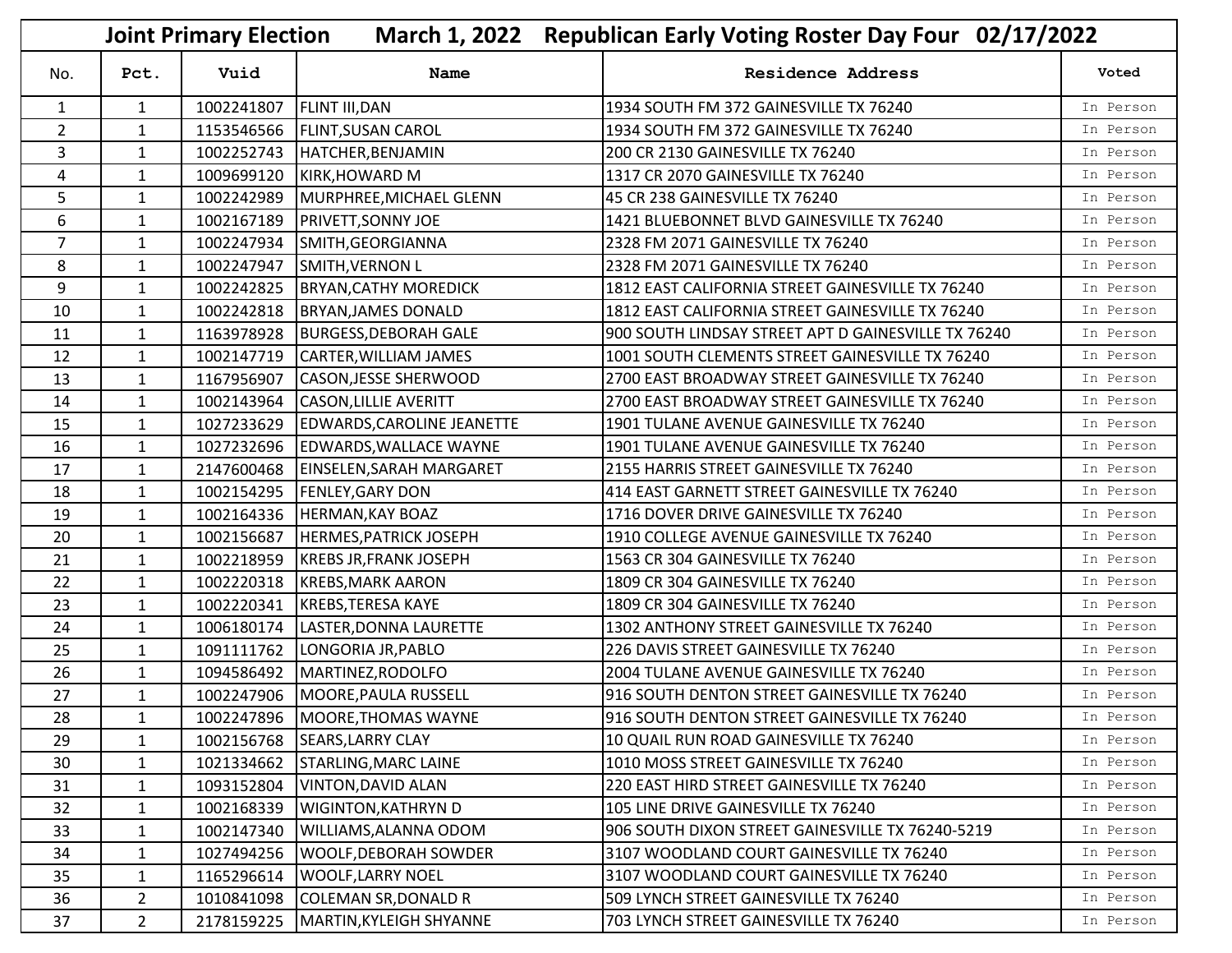| 38 | $\mathbf{2}^{\prime}$ |            | 1014324153   PEARSON, CHRISTIE DIANA | 1200 THROCKMORTON STREET GAINESVILLE TX 76240           | In Person |
|----|-----------------------|------------|--------------------------------------|---------------------------------------------------------|-----------|
| 39 | $2^{\circ}$           |            | 1146790334   WOODWARD, JAMES OLIVER  | 501 EAST CALIFORNIA STREET APT 404 GAINESVILLE TX 76240 | In Person |
| 40 | $\overline{2}$        |            | 2139219778   YOUNG, HEATHER DAWN     | 1400 THROCKMORTON STREET GAINESVILLE TX 76240           | In Person |
| 41 | 3                     | 1002219103 | HOENIG, CECILIA                      | 498 CR 352 GAINESVILLE TX 76240                         | In Person |
| 42 | 3                     | 1002271622 | KING, JOHN THOMAS                    | 2971 FM 1630 GAINESVILLE TX 76240                       | In Person |
| 43 | 3                     | 1013167116 | MAYDEW, CORY K                       | 165 CR 3631 GAINESVILLE TX 76240                        | In Person |
| 44 | 4                     |            | 2147794734   FUHRMAN, WILLIAM EUGENE | 958 CR 133 GAINESVILLE TX 76240                         | In Person |
| 45 | 4                     | 1012030721 | HARMON, DENNIS RAY                   | 775 CR 189 GAINESVILLE TX 76240                         | In Person |
| 46 | $\overline{4}$        | 1021472468 | HARMON, LORI JO                      | 775 CR 189 GAINESVILLE TX 76240                         | In Person |
| 47 | 4                     |            | 1002247416  HOLT, PEGGY WILSON       | 2304 MESQUITE CIRCLE GAINESVILLE TX 76240               | In Person |
| 48 | 4                     | 1002158808 | BLOOM, BARBARA                       | 3710 NORTH WEAVER STREET GAINESVILLE TX 76240           | In Person |
| 49 | 4                     | 1002158812 | BLOOM, ROBERT LEWIS                  | 3710 NORTH WEAVER STREET GAINESVILLE TX 76240           | In Person |
| 50 | 4                     | 1150623535 | CARROLL, BETTY JO                    | 312 ASHLAND COURT GAINESVILLE TX 76240                  | In Person |
| 51 | 4                     | 1000650137 | CARROLL, STANLEY WAYNE               | 312 ASHLAND COURT GAINESVILLE TX 76240                  | In Person |
| 52 | 4                     | 1002224137 | <b>EARLY, KEITH DUANE</b>            | 1206 ELMWOOD STREET GAINESVILLE TX 76240                | In Person |
| 53 | $\overline{4}$        | 1002234179 | ELLENDER, HAROLD THOMAS              | 1012 ASPEN RD GAINESVILLE TX 76240                      | In Person |
| 54 | 4                     | 1002274296 | ELLENDER, LINDA WARD                 | 1012 ASPEN RD GAINESVILLE TX 76240                      | In Person |
| 55 | 4                     | 1002240059 | <b>HACKLER, JAMES R</b>              | 1105 ROSEDALE DRIVE GAINESVILLE TX 76240                | In Person |
| 56 | 4                     | 1002245891 | LONG, PEGGY JO                       | 413 HOLLY LANE GAINESVILLE TX 76240                     | In Person |
| 57 | 4                     | 1019068205 | LONG, RONALD JAY                     | 413 HOLLY LANE GAINESVILLE TX 76240                     | In Person |
| 58 | $\overline{4}$        |            | 1171345038 MORGAN, REBECA MICHELLE   | 2017 ASHLAND DRIVE GAINESVILLE TX 76240                 | In Person |
| 59 | 4                     | 2003688162 | <b>RHOADES, PATSY ROBERTS</b>        | 301 ROSEDALE DRIVE GAINESVILLE TX 76240                 | In Person |
| 60 | 4                     | 1078805340 | SNYDER, STEPHEN JOEL                 | 915 EAST HWY 82 APT 133 GAINESVILLE TX 76240            | In Person |
| 61 | 4                     | 1216094255 | THEOBALD, SPENCER LEE                | 1309 HILLCREST BOULEVARD GAINESVILLE TX 76240           | In Person |
| 62 | 4                     | 2167469257 | <b>WARR, DALLAS BRUCE</b>            | 2105 SHIPLEY STREET GAINESVILLE TX 76240                | In Person |
| 63 | 4                     | 1008952107 | <b>WRIGHT, ONA JANE</b>              | 1109 ELMWOOD STREET GAINESVILLE TX 76240                | In Person |
| 64 | 6                     | 2124303967 | DOZIER, DONNA KATHERINE              | 1589 CR 115 GAINESVILLE TX 76240                        | In Person |
| 65 | 6                     | 1116240373 | DOZIER, WILLIAM EARL                 | 1589 CR 115 GAINESVILLE TX 76240                        | In Person |
| 66 | 6                     | 1002177333 | HARDCASTLE, BRENDA LYNN              | 1420 FM 371 GAINESVILLE TX 76240                        | In Person |
| 67 | 6                     | 1002177346 | HARDCASTLE, GEORGE GLEN              | 1420 FM 371 GAINESVILLE TX 76240                        | In Person |
| 68 | 6                     |            | 1002271182 KING, CLEO LAVOY          | 3833 CR 123 GAINESVILLE TX 76240                        | In Person |
| 69 | 6                     |            | 1002170144 KING, SANDRA              | 3833 CR 123 GAINESVILLE TX 76240                        | In Person |
| 70 | 6                     | 1180843641 | MABERRY, LISA RAE                    | 17234 FM 678 WHITESBORO TX 76273                        | In Person |
| 71 | 6                     | 1083403455 | MABERRY, MICHAEL NORTON              | 17234 FM 678 WHITESBORO TX 76273                        | In Person |
| 72 | 6                     | 1025274192 | MILLER, RHONDA SUZANN                | 1318 CR 107 WHITESBORO TX 76273-5073                    | In Person |
| 73 | 6                     | 1002244124 | <b>PATTERSON, KYLE JASON</b>         | 940 CR 136 GAINESVILLE TX 76240                         | In Person |
| 74 | 6                     | 1174929763 | PEYROT JR, JAMES T                   | 7475 FM 371 GAINESVILLE TX 76240                        | In Person |
| 75 | 6                     | 1042493921 | PEYROT, KATIE ANNE                   | 7475 FM 371 GAINESVILLE TX 76240-1119                   | In Person |
| 76 | 6                     | 1011605617 | ROESSNER, NORBERT JOHN               | 1887 CR 121 GAINESVILLE TX 76240                        | In Person |
| 77 | 6                     | 1002201993 | <b>TERRY, ZACHARY STEVEN</b>         | 543 CR 153 WHITESBORO TX 76273                          | In Person |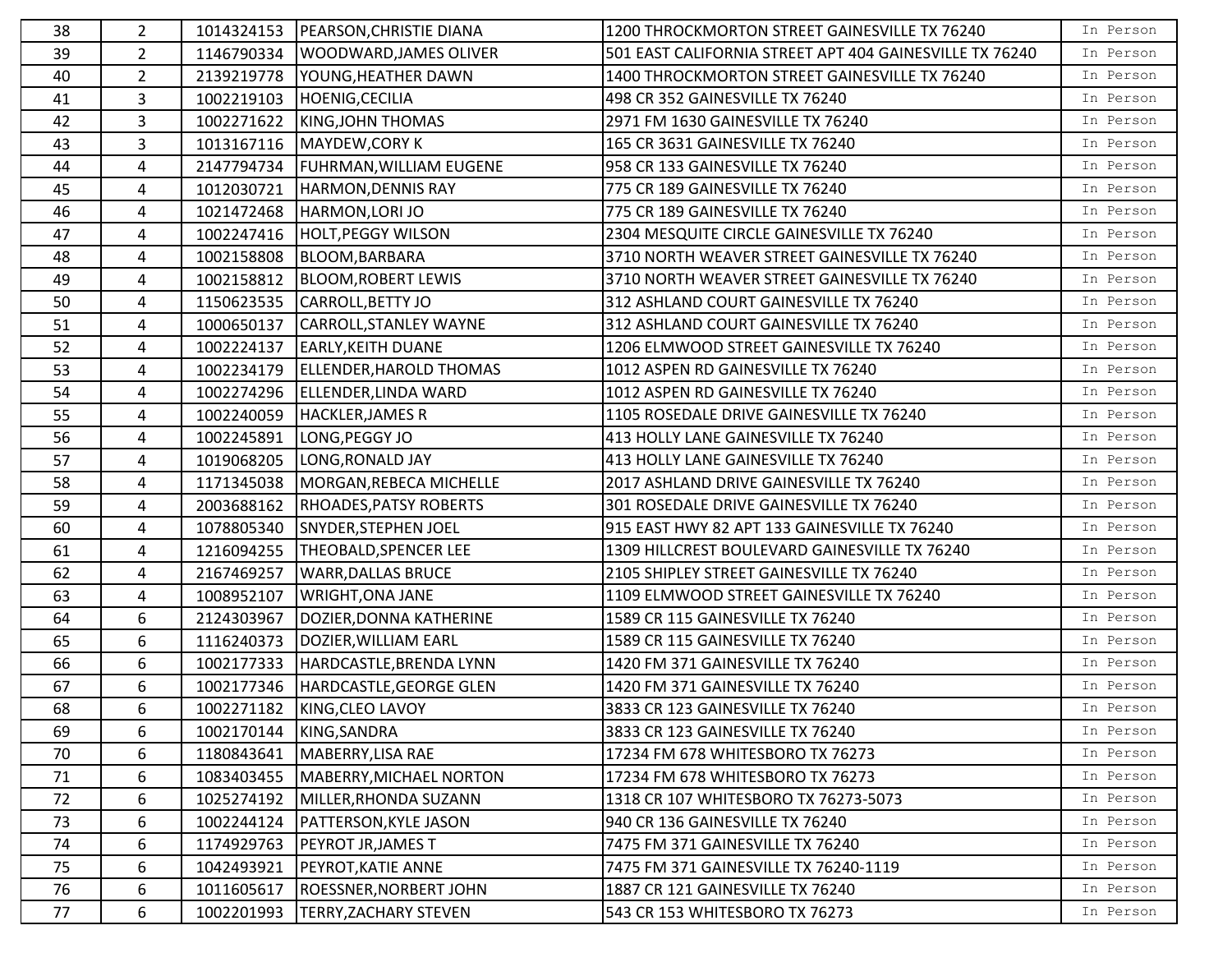| 78  | 6              | 1002170383 | <b>WESTBROOK, MARK ALAN</b>       | 3386 FM 2896 GAINESVILLE TX 76240            | In Person |
|-----|----------------|------------|-----------------------------------|----------------------------------------------|-----------|
| 79  | $\overline{7}$ | 1002161415 | <b>BOSWELL, RONALD MICHAEL</b>    | 9569 FM 678 GAINESVILLE TX 76240             | In Person |
| 80  | $\overline{7}$ | 1002172863 | MORRISON, BETTY LOU               | 679 FM 371 GAINESVILLE TX 76240              | In Person |
| 81  | $\overline{7}$ | 2125033021 | NANCE, HERBERT DALE               | 332 CR 172 GAINESVILLE TX 76240              | In Person |
| 82  | $\overline{7}$ | 2125033701 | <b>PEARSON NANCE, KELLY JO</b>    | 332 CR 172 GAINESVILLE TX 76240              | In Person |
| 83  | $\overline{7}$ | 1002172408 | TAYLOR, DONNA                     | 363 CR 150 GAINESVILLE TX 76240              | In Person |
| 84  | $\overline{7}$ | 1002174649 | <b>TAYLOR, RICHARD LEE</b>        | 363 CR 150 GAINESVILLE TX 76240              | In Person |
| 85  | 8              | 1018769030 | <b>FLETCHER, RAYMOND CLARENCE</b> | 50 CR 226 GAINESVILLE TX 76240               | In Person |
| 86  | 8              | 2156391522 | HALLMARK, CATHERINE DIANE         | 370 CR 2114 GAINESVILLE TX 76240             | In Person |
| 87  | 8              | 2158528544 | HALLMARK, MERLE DEAN              | 370 CR 2114 GAINESVILLE TX 76240             | In Person |
| 88  | 8              | 1002181720 | JAMES, MARION KAY                 | 2871 FM 3092 GAINESVILLE TX 76240            | In Person |
| 89  | 8              | 1002274807 | JONES, ROBIN ANN                  | 2338 CR 208 GAINESVILLE TX 76240             | In Person |
| 90  | 8              | 1011999074 | MONTGOMERY, SAMUEL D              | 829 CR 211 GAINESVILLE TX 76240              | In Person |
| 91  | 8              | 1163965239 | NICHOLS, RICKEY WAYNE             | 61 CR 226 GAINESVILLE TX 76240               | In Person |
| 92  | 8              | 1092843926 | SMITH, CAROL MCCALLUM             | 3782 CR 211 GAINESVILLE TX 76240-8806        | In Person |
| 93  | 8              | 1009541799 | <b>TILLER, NICHOLAS KYLE</b>      | 2070 CR 297 GAINESVILLE TX 76240             | In Person |
| 94  | 8              | 1012287157 | WRIGHT, SANDRA JEAN               | 3782 CR 211 GAINESVILLE TX 76240-8806        | In Person |
| 95  | 10             | 1045110638 | <b>BRUNDRETT, RENEE HARVILLE</b>  | 591 LAKEVIEW DRIVE VALLEY VIEW TX 76272      | In Person |
| 96  | 10             | 1044726854 | <b>BRUNDRETT, WILLIAM BRYANT</b>  | 591 LAKEVIEW DRIVE VALLEY VIEW TX 76272      | In Person |
| 97  | 10             | 1002243832 | CHRISTIANSEN, RALPH STEVEN        | 1187 CR 220 GAINESVILLE TX 76240             | In Person |
| 98  | 10             | 1185143850 | LEE, LINDA AARON                  | 1202 CLARK ROAD GAINESVILLE TX 76240         | In Person |
| 99  | 10             | 2152721444 | MELSON, BRAD LYNN                 | 1400 CR 243 COLLINSVILLE TX 76233            | In Person |
| 100 | 10             | 2152721459 | MELSON, LORI JEAN                 | 1400 CR 243 COLLINSVILLE TX 76233            | In Person |
| 101 | 10             | 1002185153 | MITCHELL, COREY BRYSON            | 7365 SOUTH FM 372 GAINESVILLE TX 76240       | In Person |
| 102 | 10             | 1002191317 | <b>TUCKER, BARBARA ELLEN</b>      | 2420 NEELY TRAIL VALLEY VIEW TX 76272        | In Person |
| 103 | 11             | 1012052870 | <b>BEWLEY, JANSON CODY</b>        | 200 CHURCH STREET VALLEY VIEW TX 76272       | In Person |
| 104 | 11             | 1002198139 | HENZLER, SHENA LORENE             | 200 CR 220 GAINESVILLE TX 76240              | In Person |
| 105 | 11             | 1014010352 | MOUDY, LARRY DAVID                | 115 CR 2250 VALLEY VIEW TX 76272             | In Person |
| 106 | 11             | 1002195883 | NEIGHBORS, JANIE GILLUM           | 4000 CR 336 VALLEY VIEW TX 76272             | In Person |
| 107 | 11             | 1002196135 | NEIGHBORS, JERRY LYNN             | 4000 CR 336 VALLEY VIEW TX 76272             | In Person |
| 108 | 11             | 1011912293 | NORRIS, DAVID EUGENE              | 670 HENRY COURT VALLEY VIEW TX 76272         | In Person |
| 109 | 11             | 1002272767 | SANDMANN, KEVIN LEE               | 820 TRIANGLE ROAD VALLEY VIEW TX 76272       | In Person |
| 110 | 11             | 1011020105 | <b>SCOGGINS, CAROL LYNN</b>       | 305 CHURCH STREET VALLEY VIEW TX 76272       | In Person |
| 111 | 11             | 1011656408 | <b>SCOGGINS, LARRY CHARLES</b>    | 305 CHURCH STREET VALLEY VIEW TX 76272       | In Person |
| 112 | 11             | 1002196807 | STOBAUGH, DEBBIE                  | 515 E SPRING CREEK ROAD GAINESVILLE TX 76240 | In Person |
| 113 | 11             | 1002189832 | <b>WILLIAMS, VIRGINIA WILEY</b>   | 402 MANN ROAD VALLEY VIEW TX 76272           | In Person |
| 114 | 11             | 1002189845 | WILLIAMS JR, WILLIAM EDWARD       | 402 MANN ROAD VALLEY VIEW TX 76272           | In Person |
| 115 | 11             | 1002200788 | WISDOM, LARRY MICHEAL             | 151 KNOTTED OAKS CT VALLEY VIEW TX 76272     | In Person |
| 116 | 11             | 1002200828 | <b>WISDOM, LINDA SUE</b>          | 151 KNOTTED OAKS CT VALLEY VIEW TX 76272     | In Person |
| 117 | 12             | 1147486740 | <b>KELLY, KIM MARIE</b>           | 895 CR 322 VALLEY VIEW TX 76272              | In Person |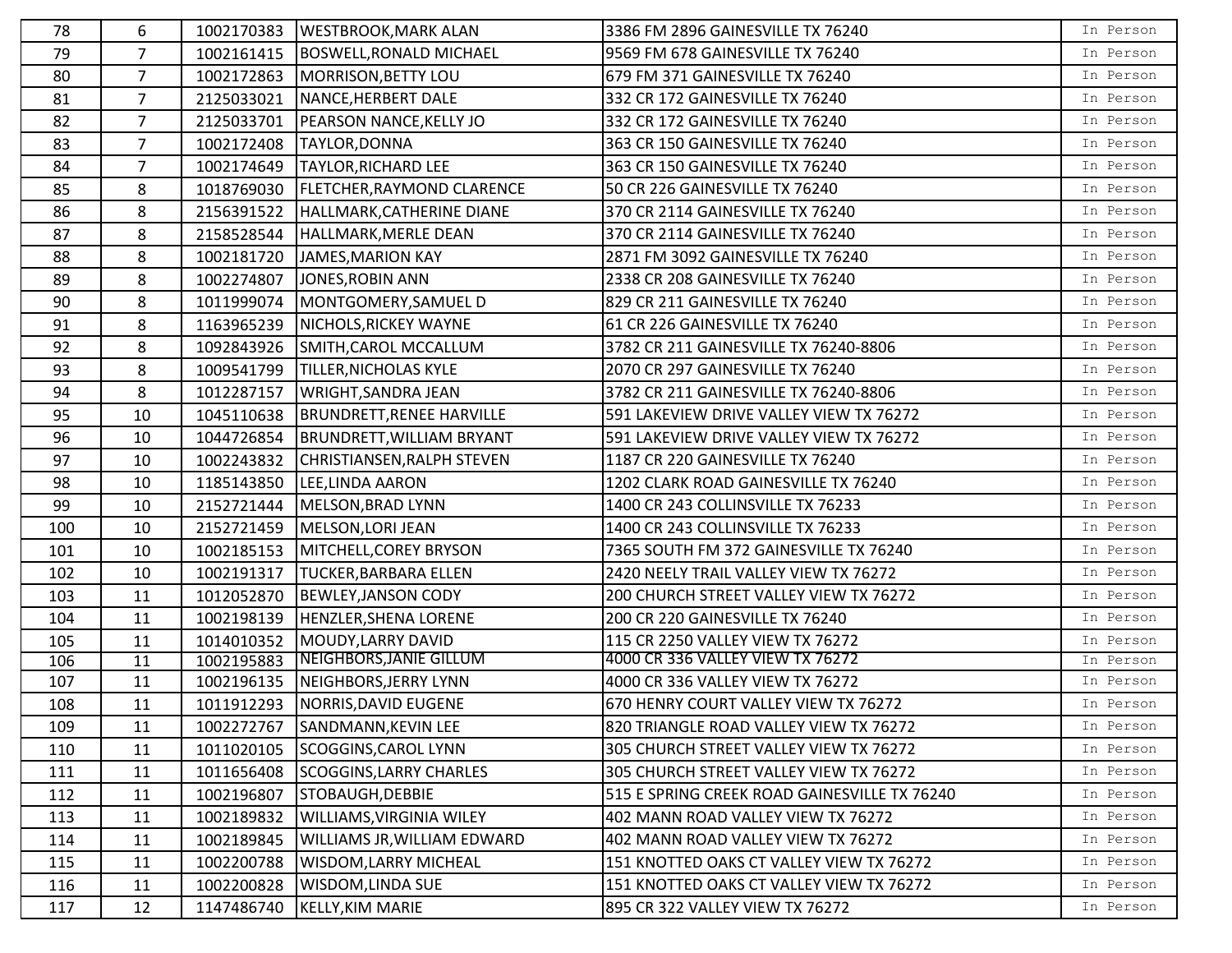| 118 | 12 |            | 1002273105   MOON, SANDRA GAIL ROEDER | 1953 CR 332 ERA TX 76238                      | In Person |
|-----|----|------------|---------------------------------------|-----------------------------------------------|-----------|
| 119 | 12 | 1002203511 | MOON, TIMOTHY HORIS                   | 1953 CR 332 ERA TX 76238                      | In Person |
| 120 | 12 |            | 1022399495  PRATT, BILLY JOE          | 6696 WEST FM 922 VALLEY VIEW TX 76272         | In Person |
| 121 | 17 | 1002207622 | KLEMENT, ANDREW BERNARD               | 3544 CR 302 MUENSTER TX 76252                 | In Person |
| 122 | 18 | 1028763292 | <b>BOHL, GREGORY</b>                  | 801 NORTH MAPLE STREET MUENSTER TX 76252      | In Person |
| 123 | 18 | 1029244369 | <b>BOHL, TRACY ANN</b>                | 801 NORTH MAPLE STREET MUENSTER TX 76252-2246 | In Person |
| 124 | 18 | 1081089712 | <b>BOWIE, NEIL MACLEAN</b>            | 646 WEINZAPFEL STREET MUENSTER TX 76252       | In Person |
| 125 | 18 | 1082698233 | <b>BOWIE, SUSAN SWEITZER</b>          | 646 WEINZAPFEL STREET MUENSTER TX 76252       | In Person |
| 126 | 18 | 1002273727 | <b>BROYLES, KAY LYN</b>               | 407 WEST 9TH STREET MUENSTER TX 76252         | In Person |
| 127 | 18 |            | 1002218764  BROYLES, STEPHEN DOUGLAS  | 407 WEST 9TH STREET MUENSTER TX 76252         | In Person |
| 128 | 18 | 2161280191 | <b>ENDRES, BRADY DALE</b>             | 610 EAST CROSS STREET MUENSTER TX 76252       | In Person |
| 129 | 18 | 1003906627 | HARRIS, REBECCA MOSLEY                | 15399 NORTH FM 373 SAINT JO TX 76265          | In Person |
| 130 | 18 | 1002218890 | MCADEN, CONNIE SUE                    | 602 NORTH OAK STREET MUENSTER TX 76252        | In Person |
| 131 | 18 | 1002218452 | MCADEN, JEFFREY LYNN                  | 602 NORTH OAK STREET MUENSTER TX 76252-2315   | In Person |
| 132 | 18 | 1002215523 | ROHMER, DWAYNE JOSEPH                 | 603 NORTH HICKORY STREET MUENSTER TX 76252    | In Person |
| 133 | 18 | 1196595937 | SCHNIEDERJAN, TONY THEODORE           | 233 WEST 8TH STREET MUENSTER TX 76252         | In Person |
| 134 | 18 | 1024978846 | SHADDEN, BRIAN EDWARD                 | 973 FM 2382 SAINT JO TX 76265                 | In Person |
| 135 | 18 | 1002213351 | SICKING, CLIFFORD EMMET               | 1066 CHERRY LANE MUENSTER TX 76252            | In Person |
| 136 | 18 | 1002215007 | SICKING, KATHLEEN MARIE               | 1066 CHERRY LANE MUENSTER TX 76252            | In Person |
| 137 | 18 | 1080974724 | SWEITZER, MARY JANE                   | 646 WEINZAPFEL STREET MUENSTER TX 76252       | In Person |
| 138 | 18 | 1073050772 | <b>WHITT, THERESA ANN</b>             | 827 NORTH OAK STREET MUENSTER TX 76252        | In Person |
| 139 | 18 | 1002213881 | WIMMER, LARRY JOE                     | 1235 BAYER'S RANCH LANE MUENSTER TX 76252     | In Person |
| 140 | 18 | 1002213868 | WIMMER, PATRICIA MARIE                | 1235 BAYER'S RANCH LANE MUENSTER TX 76252     | In Person |
| 141 | 21 | 1063005873 | ELLINGWOOD, ROBERT EDWARD             | 415 CHAPPARAL LINDSAY TX 76250                | In Person |
| 142 | 21 |            | 1089321338  FOGLE, DAVID ALAN         | 1077 CR 438 LINDSAY TX 76250                  | In Person |
| 143 | 21 | 1005710336 | <b>FOGLE, LAURA LELLOINE</b>          | 1077 CR 438 LINDSAY TX 76250                  | In Person |
| 144 | 21 | 1002198643 | <b>GILMER, BILLY BOB</b>              | 301 CIRCLE DRIVE WEST LINDSAY TX 76250        | In Person |
| 145 | 21 | 2171698890 | GILMER, ELIZABETH BRIANNE             | 301 CIRCLE DRIVE WEST LINDSAY TX 76250        | In Person |
| 146 | 21 | 1002201067 | <b>GUM, MARY EMILY</b>                | 502 HICKORY STREET APT 1 LINDSAY TX 76250     | In Person |
| 147 | 21 | 1009221325 | <b>WALLACE, JEREMY DAVID</b>          | 106 BEZNER STREET LINDSAY TX 76250            | In Person |
| 148 | 22 |            | 1014325005 ACKER, ARNOLD PHILIP       | 111 MOHAWK COVE LAKE KIOWA TX 76240           | In Person |
| 149 | 22 | 1013511932 | DAVIS, ANTHONY PRUITT                 | 208 KIOWA DRIVE EAST LAKE KIOWA TX 76240      | In Person |
| 150 | 22 | 1002158284 | DAVIS, STEPHANIE LYN                  | 208 KIOWA DRIVE EAST LAKE KIOWA TX 76240      | In Person |
| 151 | 22 | 1074518573 | <b>FOX, JAMES WARREN</b>              | 1003 KIOWA DRIVE EAST LAKE KIOWA TX 76240     | In Person |
| 152 | 22 | 2125638528 | <b>HECKER, JEFF WILLIAM</b>           | 1302 KIOWA DRIVE EAST LAKE KIOWA TX 76240     | In Person |
| 153 | 22 | 2171812066 | JANSSEN, JANET M                      | 123 MOHAVE DRIVE EAST LAKE KIOWA TX 76240     | In Person |
| 154 | 22 | 2171812260 | JANSSEN, RALPH EUGENE                 | 123 MOHAVE DRIVE EAST LAKE KIOWA TX 76240     | In Person |
| 155 | 22 | 2141099389 | KECKONEN, LYNN MARIE                  | 300 COLT DRIVE LAKE KIOWA TX 76240            | In Person |
| 156 | 22 | 1092376564 | KELCOURSE, DANNEL JAMES               | 1218 KIOWA DRIVE WEST LAKE KIOWA TX 76240     | In Person |
| 157 | 22 | 1092283476 | KELCOURSE, TWILA GAY                  | 1218 KIOWA DRIVE WEST LAKE KIOWA TX 76240     | In Person |